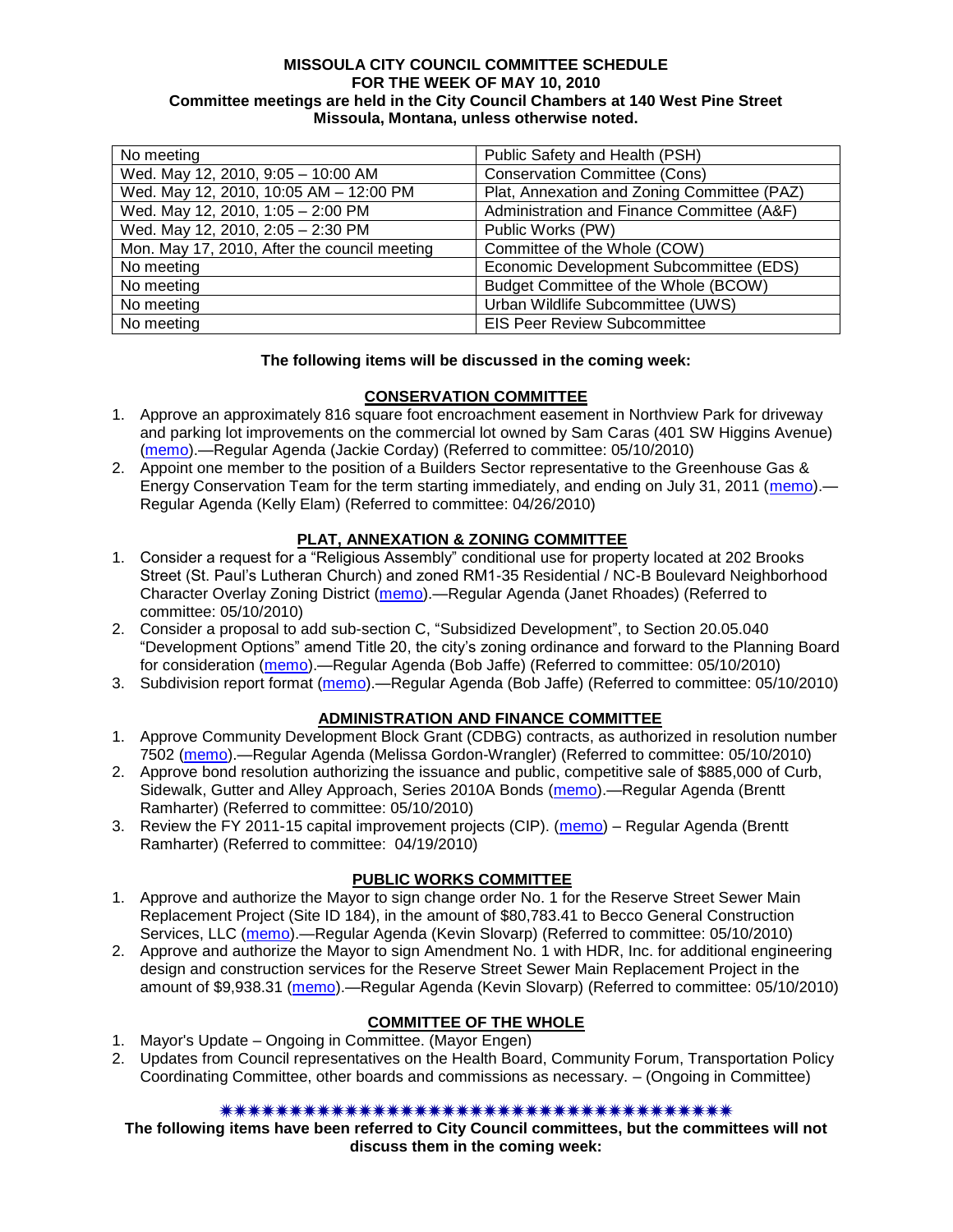# **PUBLIC SAFETY AND HEALTH COMMITTEE**

- 1. Police Department Update Ongoing in Committee. (Mark Muir)
- 2. Fire Department Update Ongoing in Committee (Mike Painter)
- 3. Health Department Update Ongoing in Committee. (Ellen Leahy)
- 4. An [ordinance](ftp://ftp.ci.missoula.mt.us/Packets/Council/2008/2008-12-15/2008CatOrdinanceAmendment%5B1%5D.pdf) amending Missoula Municipal Code Chapter 6.09 entitled "Missoula Cat Ordinance" section 6.09.010 through 6.09.090 to amend definitions, to limit the number of cats over the age of four months that a person, family, or household can harbor, keep, or maintain to five and to enact other general amendments. [\(PS&H\)](ftp://ftp.ci.missoula.mt.us/Packets/Council/2008/2008-12-15/081210psh.pdf) (Returned from Council floor: 01/12/09)
- 5. An [ordinance](ftp://ftp.ci.missoula.mt.us/Packets/Council/2008/2008-12-15/DogOrdinance--PSHrevisions.pdf) amending Missoula Municipal Code Title 6 entitled "Animals" generally amending Chapter 6.04 entitled "Animals Running at Large" and Chapter 6.08 entitled "Dogs and Pet Shops." increasing the fee when an animal is impounded and establishing a fee for a boarding kennel license. [\(PS&H\)](ftp://ftp.ci.missoula.mt.us/Packets/Council/2008/2008-12-15/081210psh.pdf) (Returned from Council floor: 01/12/09)
- 6. [Regular](http://www.ci.missoula.mt.us/DocumentView.aspx?DID=3518) and an [emergency ordinance](http://www.ci.missoula.mt.us/DocumentView.aspx?DID=3517) amending Missoula Municipal Code (MMC) Title 2, Chapter 2.32 by creating new Section 2.32.060 giving Missoula police arrest authority to five miles outside the city limits. [\(memo\)](http://www.ci.missoula.mt.us/DocumentView.aspx?DID=3519) [\(PSH\)](http://www.ci.missoula.mt.us/Archive.aspx?ADID=2232) (Returned from Council floor: 05/03/2010)

# **CONSERVATION COMMITTEE**

# **PLAT, ANNEXATION & ZONING COMMITTEE**

- 1. Annexation. (see separate list at City Clerk's Office for pending annexations) (Ongoing in Committee)
- 2. Update the Rattlesnake Valley Comprehensive Plan Amendment [\(memo\)](ftp://ftp.ci.missoula.mt.us/Packets/Council/2007/2007-04-02/Referrals/Rattlesnake_Plan_Update_referral.pdf).—Regular Agenda (Dave Strohmaier) (Referred to committee: 04/02/07)
- 3. Request to rezone the property legally described as Lot 3 of Scott Street Lots Subdivision, located in Section 16, T13N, R19W, P.M.M. form D (Industrial) to I-1 (Light Industrial), based on the finding of fact and conclusions of law. (PAZ [05/21/08\)](ftp://ftp.ci.missoula.mt.us/Packets/Council/2008/2008-06-02/080521paz.pdf) (Returned from Council floor: 6/2/08)
- 4. Discussion of OPG's [task list](ftp://ftp.ci.missoula.mt.us/Packets/Council/2008/2008-07-07/UITaskList.pdf) and workload [\(Urban Initiatives work plan\)](ftp://ftp.ci.missoula.mt.us/Packets/Council/2006/2006-06-12/Referrals/Urban_Init.htm).—Regular Agenda (Mike Barton) (Referred to committee: 06/12/06)
- 5. Ongoing discussion of City planning issues with members of the Planning Board.—Regular Agenda (Bob Jaffe) (Referred to committee: 3/20/06)
- 6. Discuss the implications of the Sonata Park court case [\(memo\)](http://www.ci.missoula.mt.us/DocumentView.aspx?DID=3268).—Regular Agenda (Bob Jaffe) (Referred to committee: 03/08/10)

# **ADMINISTRATION AND FINANCE COMMITTEE**

- 1. Approve claims. (Ongoing) (Consent Agenda)
- 2. Approve journal vouchers. (Ongoing) (Consent Agenda)
- 3. Approve budget transfers. (Ongoing) (Consent Agenda)
- 4. An ordinance amending the municipal code as it relates to bike licensing.  $(A\&F)$  (Returned from council floor: 12/15/08)
- 5. Implications of establishing maintenance districts. [\(memo\)](ftp://ftp.ci.missoula.mt.us/Packets/Council/2009/2009-05-11/Referrals/MaintenanceDistricts.pdf) Regular Agenda (Bob Jaffe) (Referred to committee: 05/11/09)
- 6. Clarify position of council member who also serves on the board of a non-profit agency that has dealings with the city. [\(memo\)](http://www.ci.missoula.mt.us/DocumentView.aspx?DID=1840) – Regular Agenda (Ed Childers) (Referred to committee: 07/20/2009)
- 7. [Resolution](http://www.ci.missoula.mt.us/DocumentView.aspx?DID=2373) of the Missoula City Council establishing a tourism business improvement district consisting of non-contiguous lands within the City of Missoula for the purpose of aiding tourism, promotion and marketing within the district. [\(Exhibit A\)](http://www.ci.missoula.mt.us/DocumentView.aspx?DID=2090) [\(Exhibit B\)](http://www.ci.missoula.mt.us/DocumentView.aspx?DID=2374) [\(memo\)](http://www.ci.missoula.mt.us/DocumentView.aspx?DID=2097) [\(A&F\)](http://www.ci.missoula.mt.us/Archive.aspx?ADID=1172) (Returned from Council floor: 10/05/09)
- 8. Review the FY 2010-14 CIP projects in committee [\(memo\)](ftp://ftp.ci.missoula.mt.us/Packets/Council/2009/2009-03-23/Referrals/RefAFCIPBudgetReviewFY2010-2014CIP.pdf).—Regular Agenda (Brentt Ramharter) (Referred to committee: 03/23/09)
- 9. Ratification of recommended refunding of the 2001A General Fund Obligation Bond issue in order to save future interest costs [\(memo\)](http://www.ci.missoula.mt.us/DocumentView.aspx?DID=3446).—Regular Agenda (Brentt Ramharter) (Referred to committee: 04/05/10)

# **PUBLIC WORKS COMMITTEE**

- 1. Consider the sizes of grease interceptors for the restaurant industry [\(memo\)](ftp://ftp.ci.missoula.mt.us/Packets/Council/2008/2008-04-21/Referrals/Industrial_waste_restaurants.pdf).—Regular Agenda (Stacy Rye and Bob Jaffe) (Referred to committee: 04/21/08)
- 2. Consider restructuring the city's Sewer Loan Program along the lines of the recently approved change to the Sidewalk & Curb Loan Fund.—Regular Agenda (Ed Childers) (Referred to committee: 06/26/06)
- 3. Interlocal Agreement between the City of Missoula and the County of Missoula related to the Reserve Street / Mullan Road Intersection Improvements Project [\(memo\)](http://www.ci.missoula.mt.us/DocumentView.aspx?DID=2959).—Regular Agenda (Gregg Wood) (Referred to committee: 01/11/10)